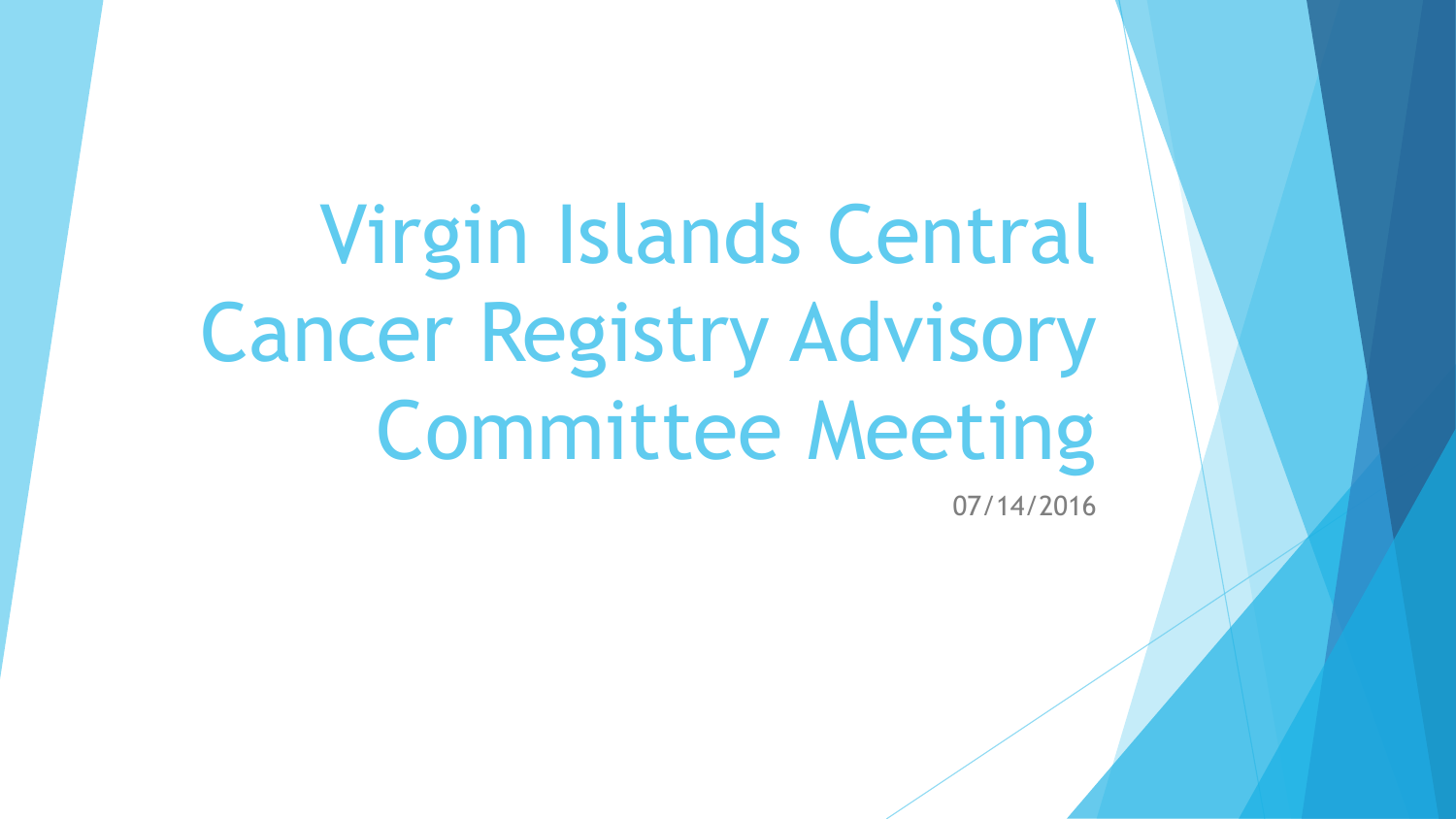### **VICCR - Why an Advisory Committee**

- As part of the National Program of Cancer Registries Program standards...
	- $\mathbf{X}$ . **Collaborative Relationships** 
		- a. The central cancer registry actively collaborates and participates in the state's Management, Leadership, and Coordination (Component 1 of DP12-1205) activities to enhance the state's comprehensive cancer control planning efforts.
		- b. The central cancer registry establishes a working relationship with other cancer control programs, including screening programs and tobacco control programs, to assess and implement cancer control activities.
		- c. The central cancer registry establishes and regularly convenes an advisory committee to assist in building consensus, cooperation, and planning for the registry and to enhance chronic disease program coordination and collaboration.

Representation should include key organizations and individuals both within (e.g. representatives from all cancer prevention and control components and chronic disease program) and outside the program (e.g. hospital cancer registrars, the American Cancer Society, American College of Surgeons liaison, clinicallaboratory personnel, pathologists, and clinicians). Advisory committees may be structured to meet the needs of the state/territory such as the Comprehensive Cancer Control Program committee structure, an advocacy group, or a focus group.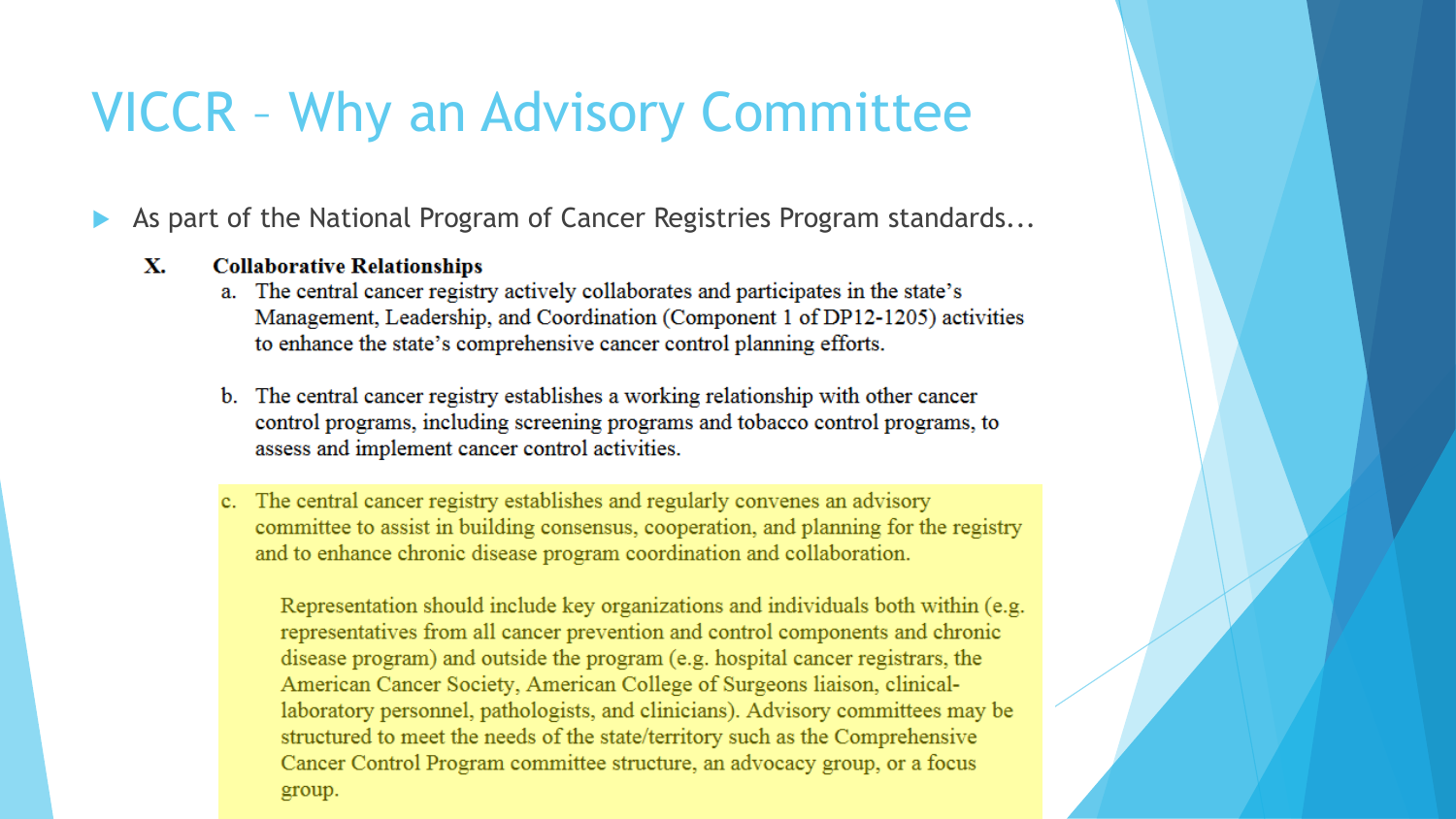# VICCR Progress

Remote access to hospitals in the Territory

- Juan F. Luis Hospital St. Croix
- Schneider Regional Medical Center St. Thomas / St. John
	- Roy Lester Schneider Hospital
	- Charlotte Kimelman Cancer Institute
	- **Myrah Keating Community Clinic**
- Off-island Pathology Labs Support starting in January 2016, four off-island pathology laboratories have been submitting positive VI residents' reports to the VICCR on a monthly basis.
- SPAN Technology Solutions, Inc. contract signed.
	- ▶ Contract will provide configuration, installation, and IT Support for Registry Plus, a software suite provided by the Centers for Disease Control and designed specifically for Central Cancer Registry Operations.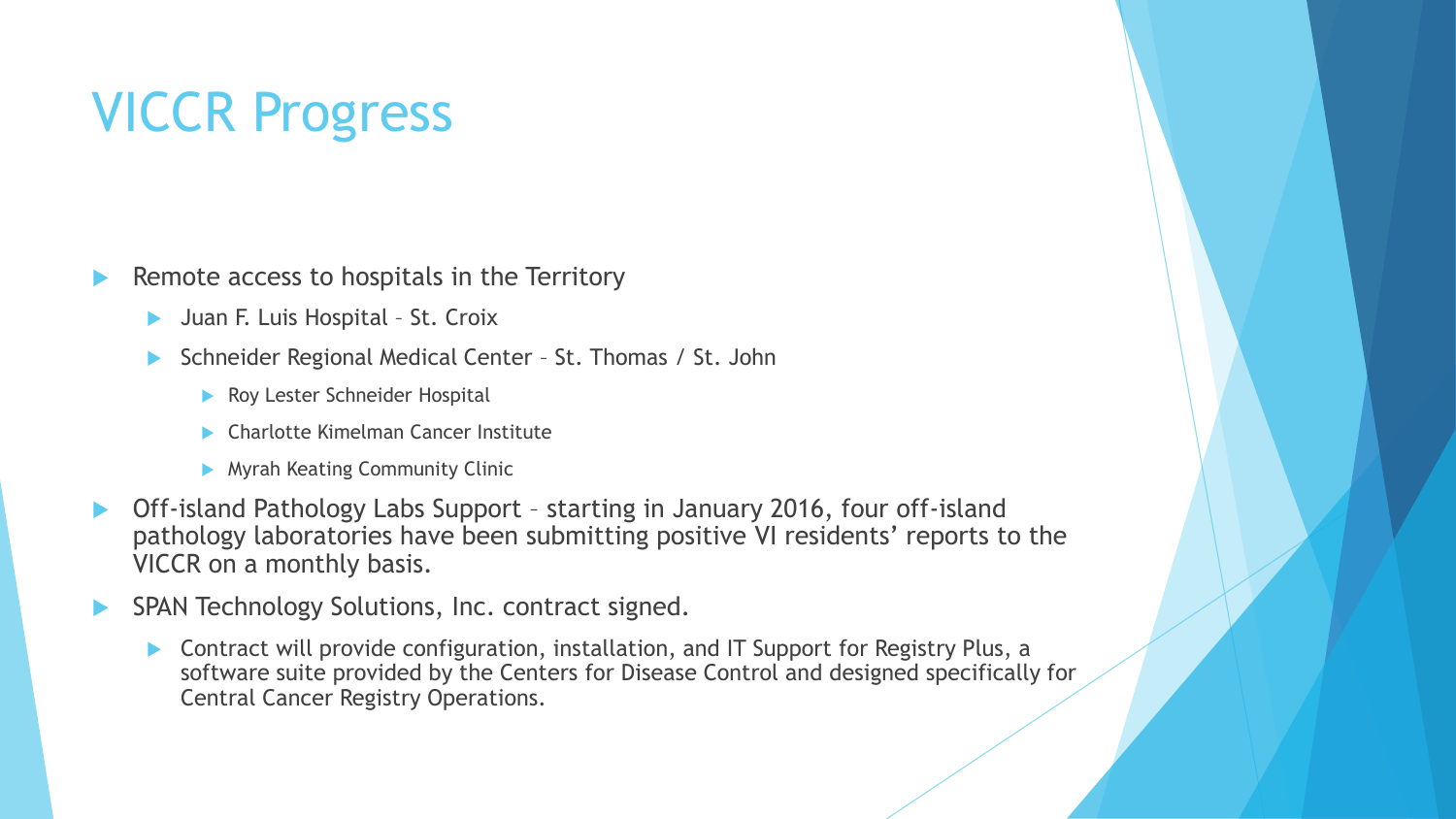# VICCR Progress

- A Casefinding Database Application was developed in-house
	- Basic purpose is to automatically identifying potentially reportable cases from hospital Electronic Health Record (EHR) software. The application eases and shortens the period of identifying these cases by using the discharge diagnosis coded in the EHR system of the Territory's hospitals.

### Casefinding process started

- Casefinding is the systematic process of identifying all cases that are eligible to be included in the VICCR Database. This process entails the review of the medical records of all the potentially reportable cases identified by the Casefinding Database Application. At this time, 20% of the expected incidence have been identified.
- Partial abstracting of reportable cases started
	- Abstracting is the process of collecting and recording pertinent cancer data from a health record. This process also serves as a test phase for the information that is being collected.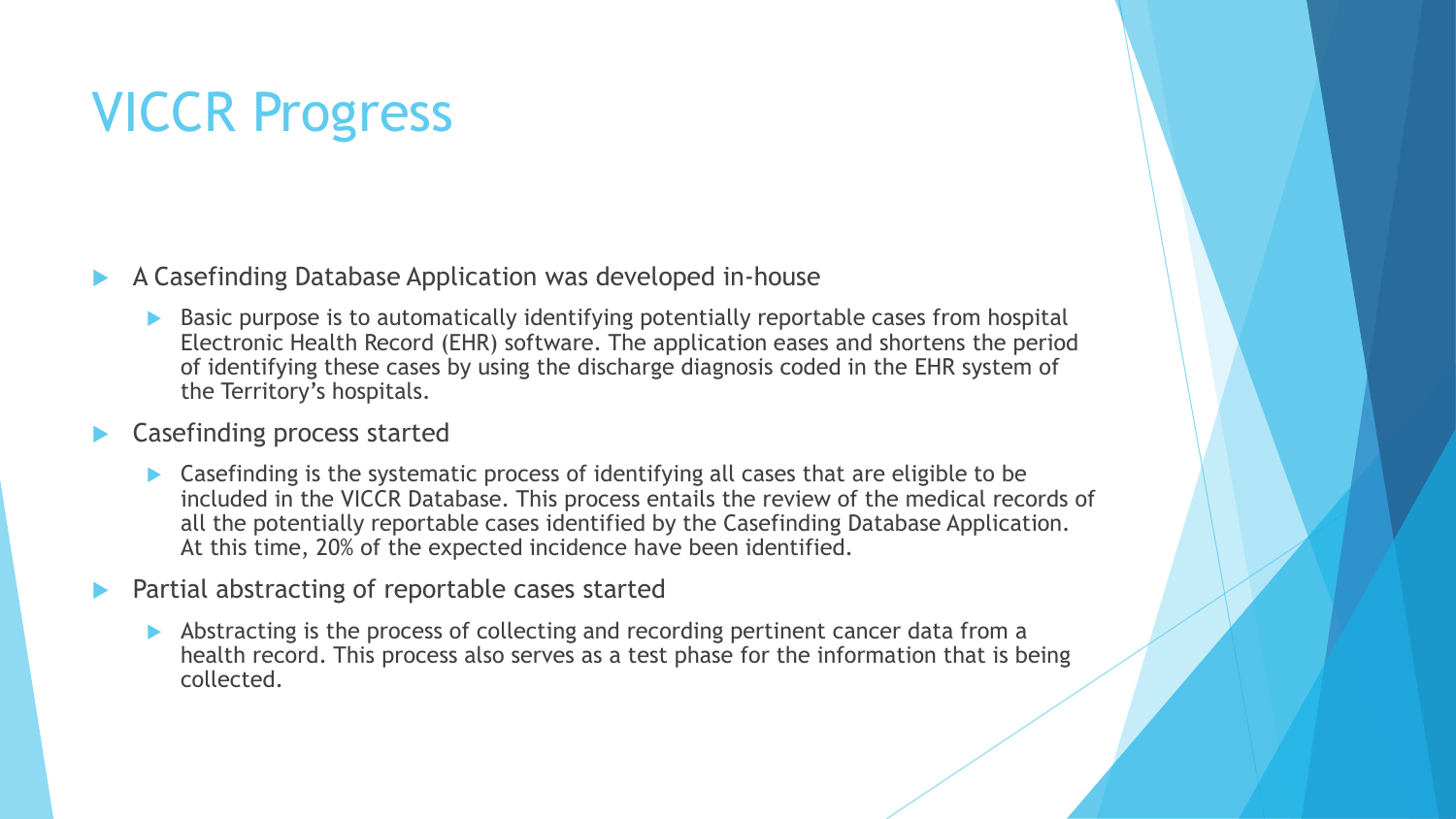# VICCR Progress

- **NICCR Webpage** 
	- ▶ VICCR webpage was developed to provide cancer registry information to the healthcare providers as well as general public. The website includes links to access the physician's reporting form and hospice care center's reporting form. It also includes contact information for VICCR personnel. The site can be accessed at the following address:

*<http://www.healthvi.org/programs/chronic-disease/cancer-registry.html>*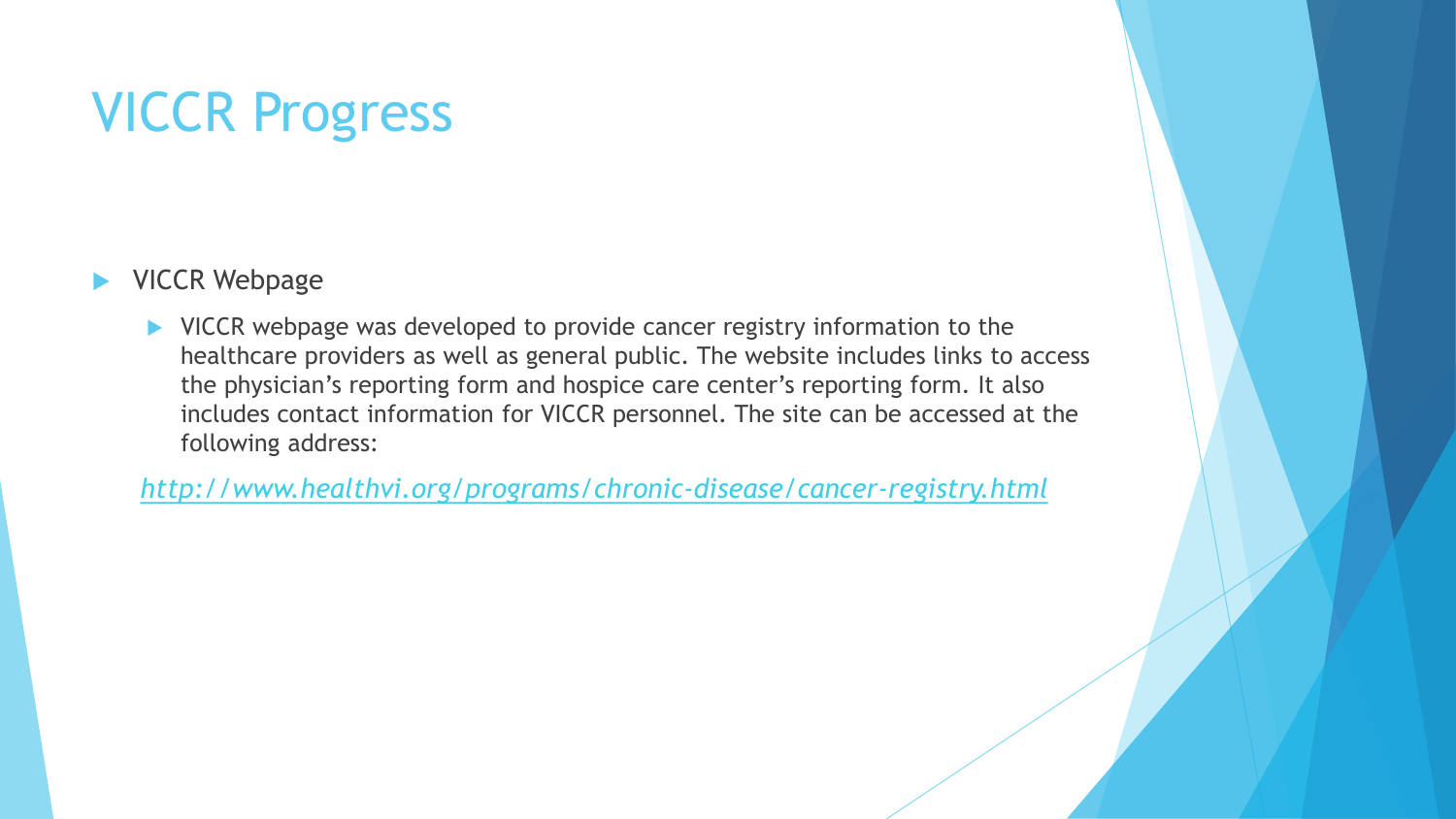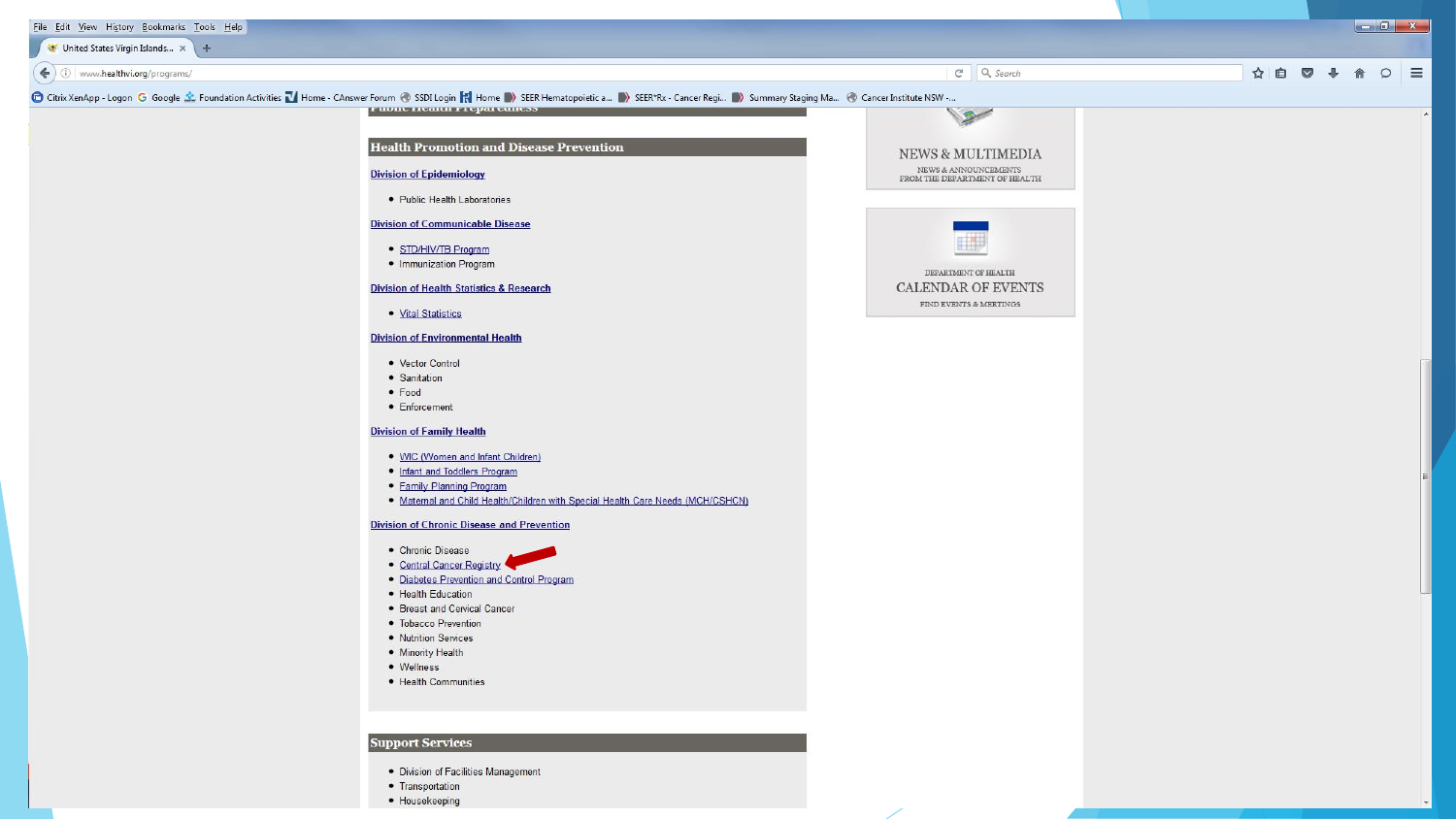

Registry also has agreements with other state central cancer registries to obtain information on USVI residents who are diagnosed with or receive treatment for cancer in these states.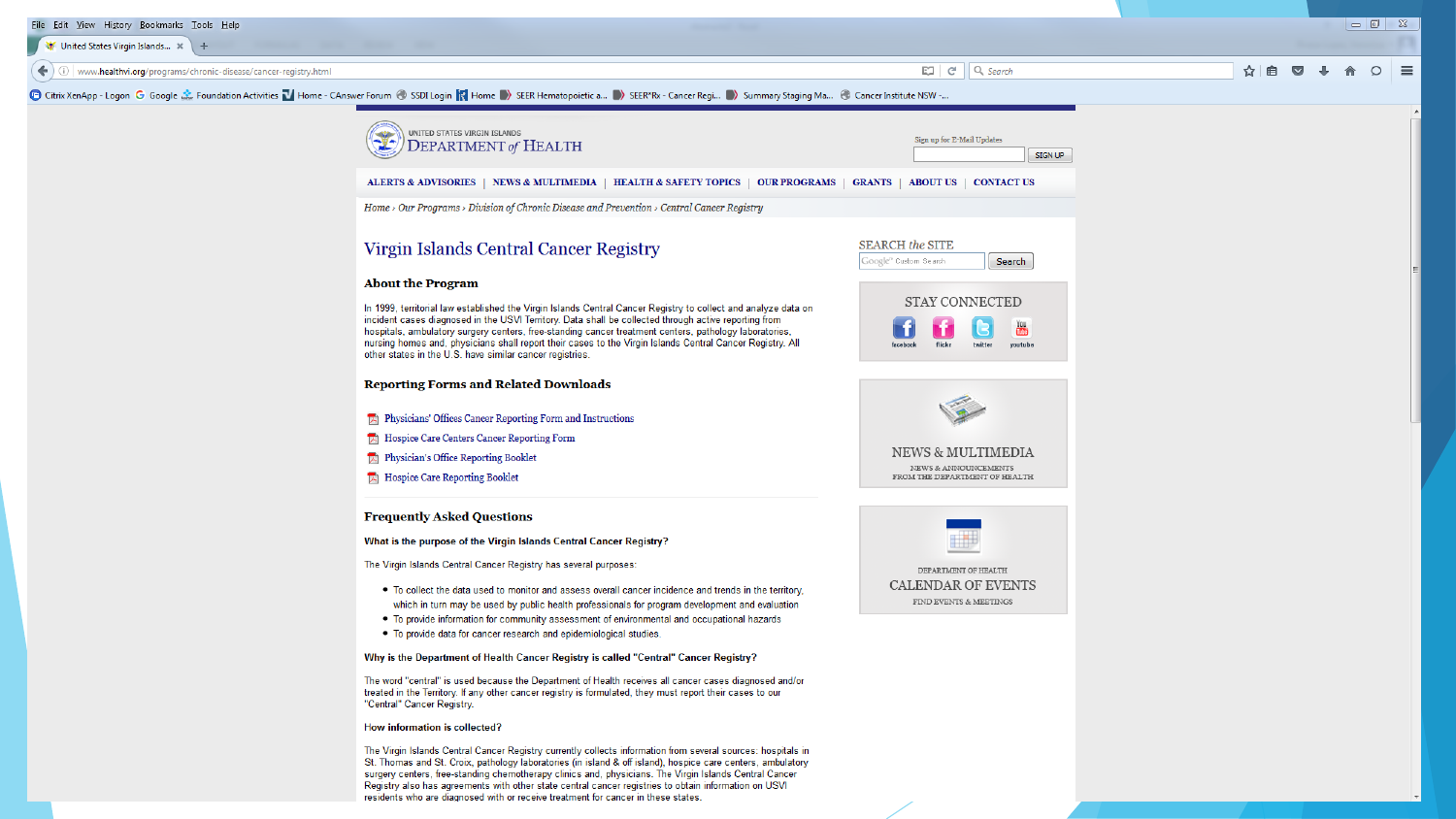# VICCR – NOW!!!

- Face to face contact with physicians and their staff to assist with data collection
- Scheduling appointments to help in the backlog of the cases diagnosed since January thru June 2016.
- Training and education provided to the health care providers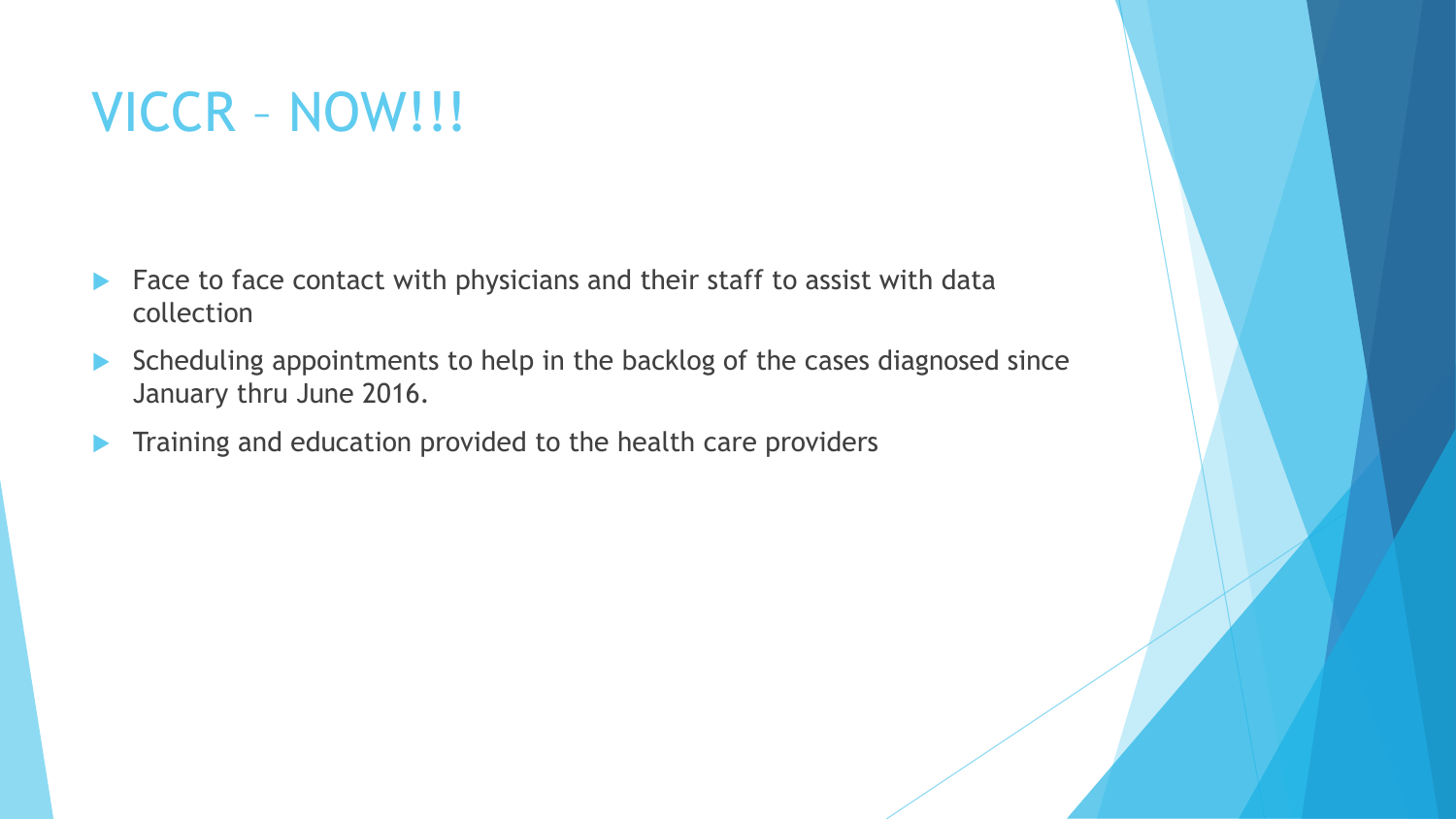# VICCR – Cancer Registry Act

- Territorial Cancer Registry Act: A bill to repeal and reenact title 19 Virgin Islands Code, chapter 47 relating to the Virgin Islands Central Cancer Registry Program submitted to the legislature for review.
- Office of Senator Almando Liburd has been facilitating the amendment of the law. The amendments were necessary for our laws to be inline with the national standards for cancer registries.
- Standard setter organizations for cancer registries are:
	- North American Association of Central Cancer Registries (NAACCR)
	- National Program of Cancer Registries (CDC NPCR)
	- World Health Organization (WHO)
	- American Joint Committee on Cancer (AJCC)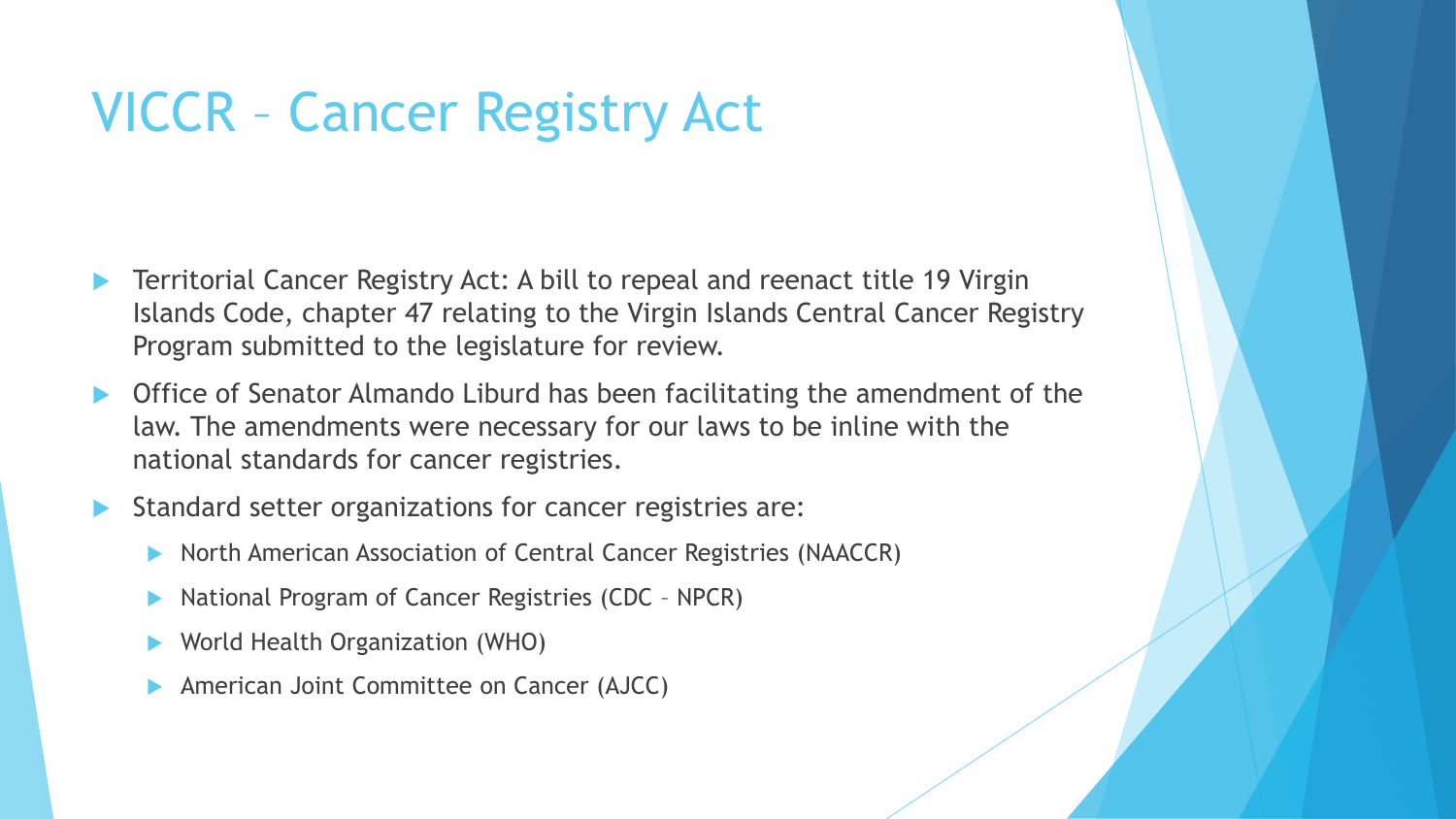# VICCR Project Challenges

- **Lack of resources after implementation phase: standardized processes will** take place continuously year after year. In order, for this to happen there must be a Certified Tumor Registrar in place, and operational costs factored into the Government's Budget.
- Hiring process of permanent staff
- Identification of funding for additional staff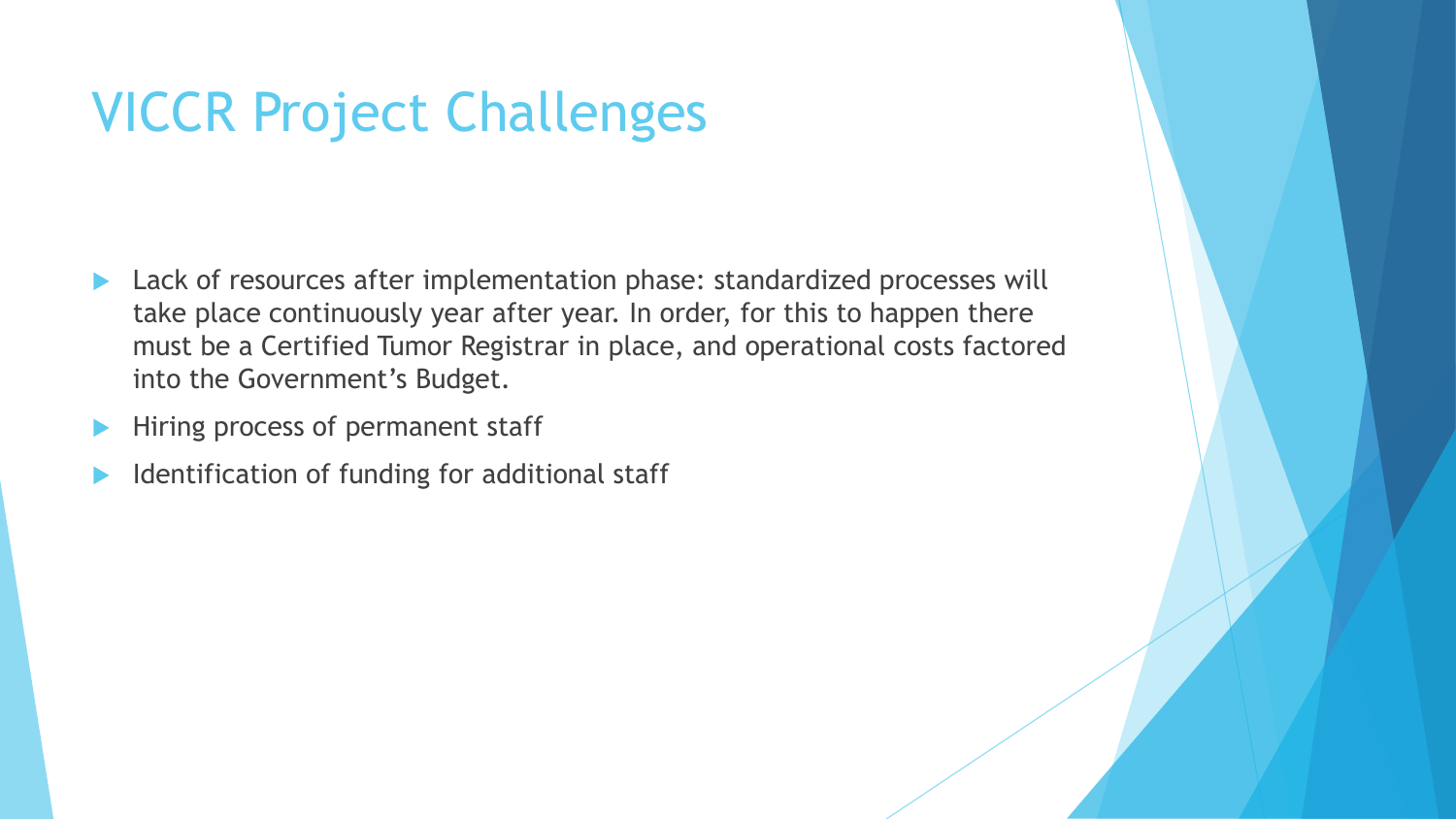## VICCR Challenge Resolutions

- ▶ Certified Tumor Registrar approval received from Commissioner and Governor; Waiting for NOPA to be processed.
- **Position funding for cancer registry abstractor requested in VIDOH** supplemental budget
- Operational cost request will be submitted for the next budget period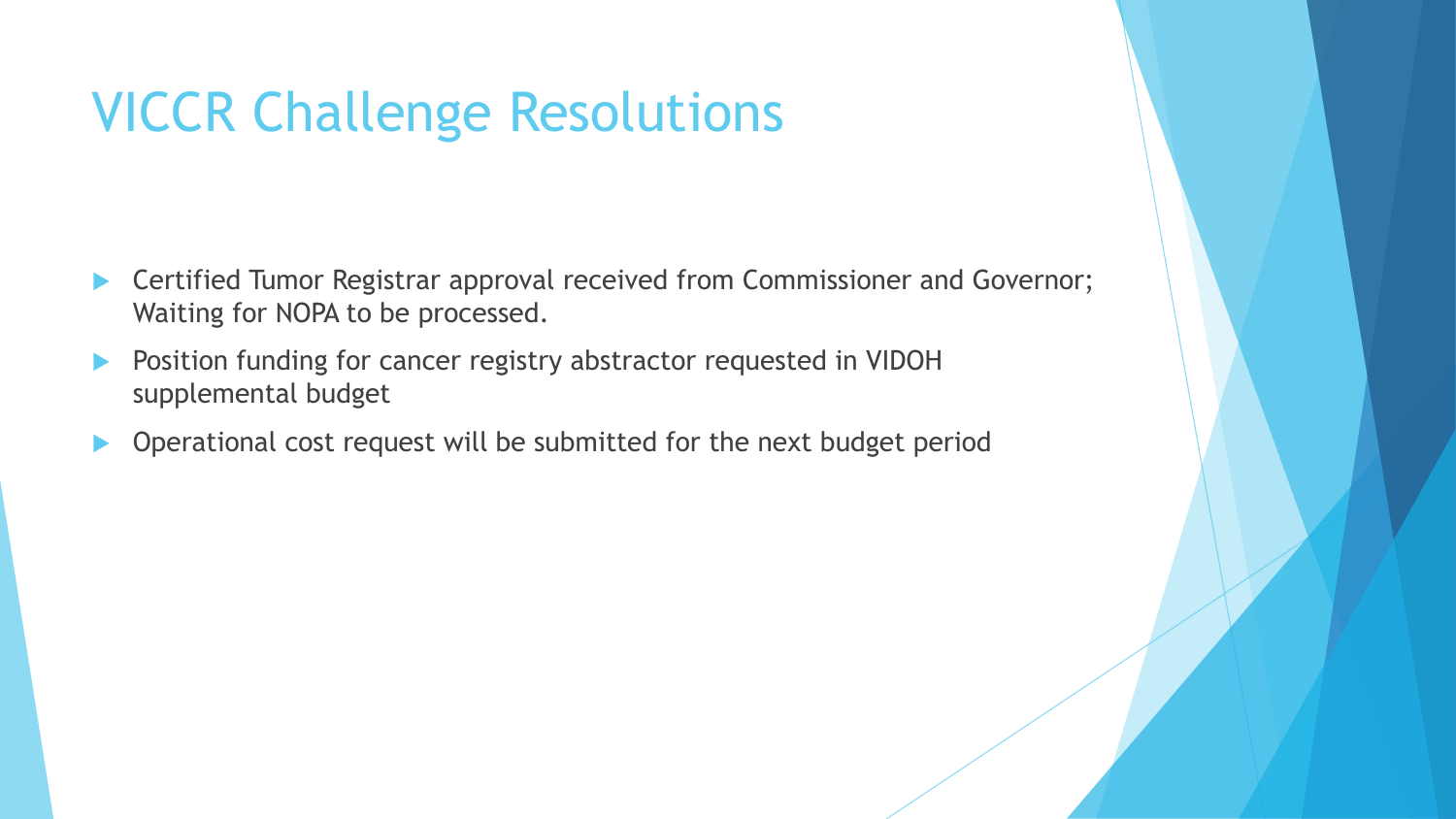### VICCR – Future Plans

- ▶ Test Phase After awarding a contract for IT support, installation and configuration on the system, a test phase is required to assure the proper performance of all hardware and software components of the VICCR.
- Identify funding for the operational costs of VICCR.
- Create instructional manuals once the software is in place.
- Creation of Cancer Control Plan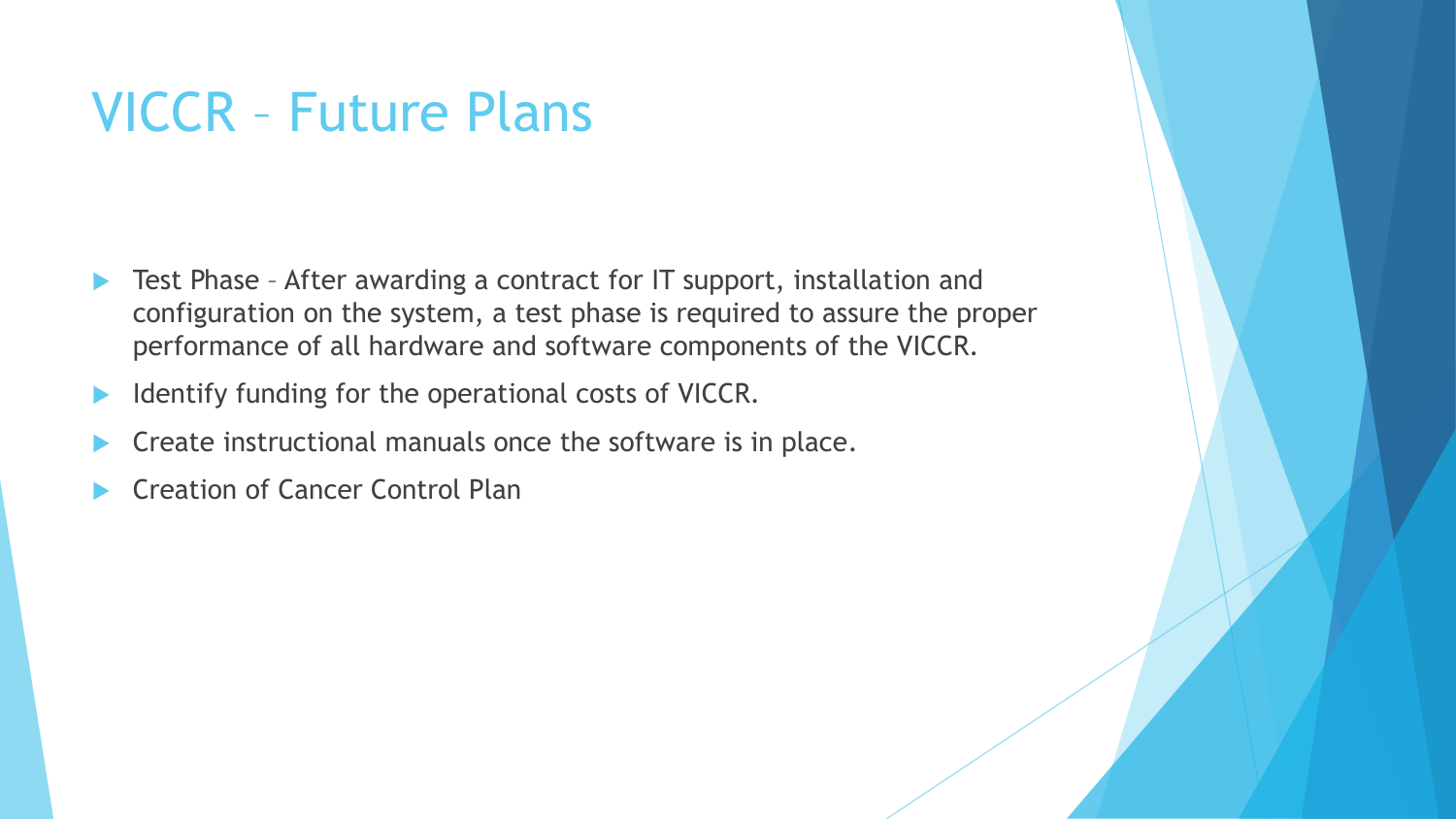### Numbers of reportable cases

- Identified: 109 cases (22% of expected incident cases for 2016)
- Cases identified from:
	- **Juan F. Luis Hospital**
	- Schneider Regional Medical Center
		- Roy Lester Schneider Hospital
		- **Charlotte Kimelman Cancer Institute**
		- **Myrah Keating Community Clinic**
	- Metamark Genetics (pathology lab for prostate bx)

#### Disclaimer:

The data provided in this presentation is for the sole purpose of showing the Advisory Committee the progress of collected data. This data is not official and shall not be shared.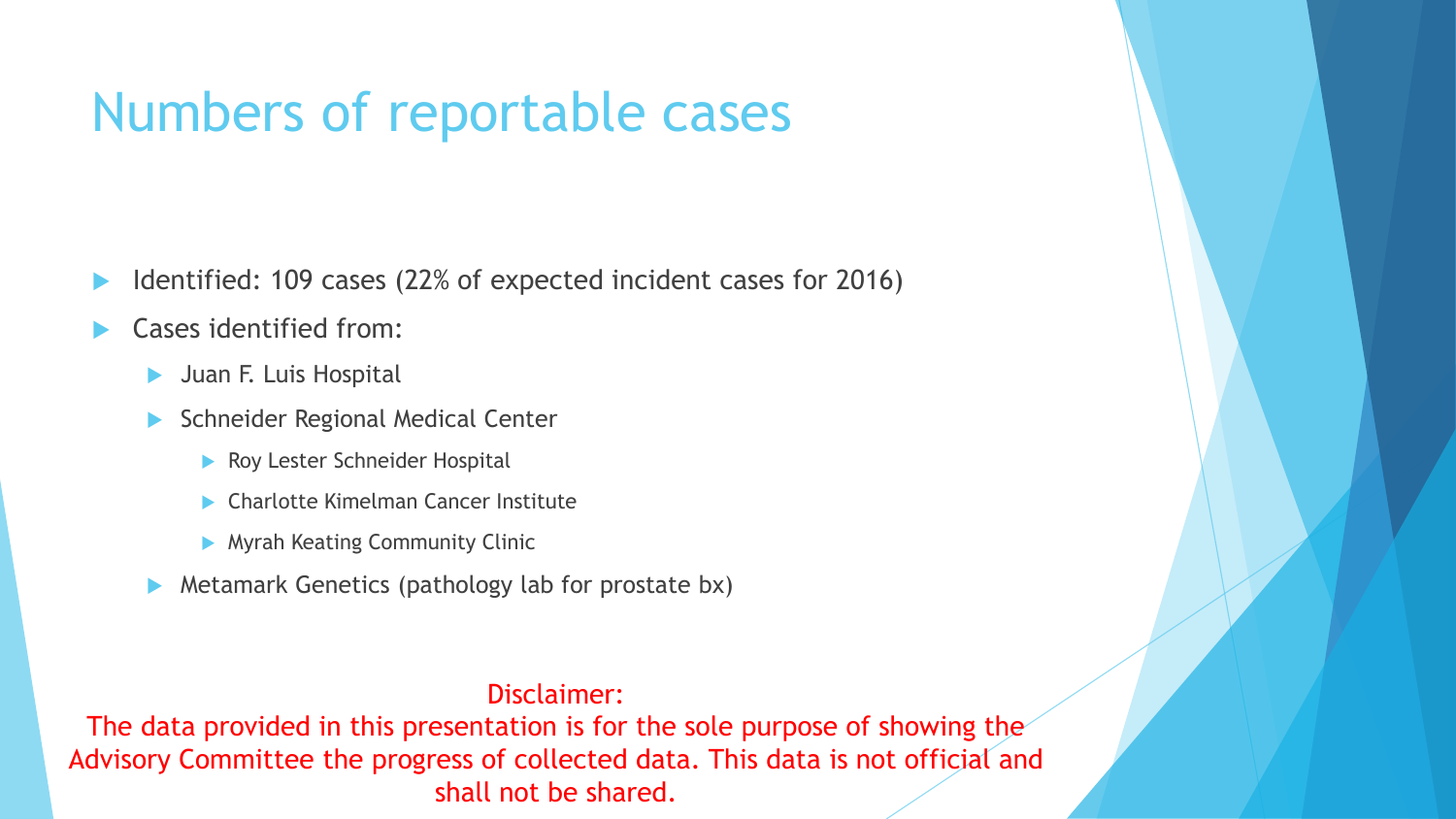#### MOST COMMON CANCER PRIMARY SITES IN THE VI (JANUARY 2016 - MAY 2016)

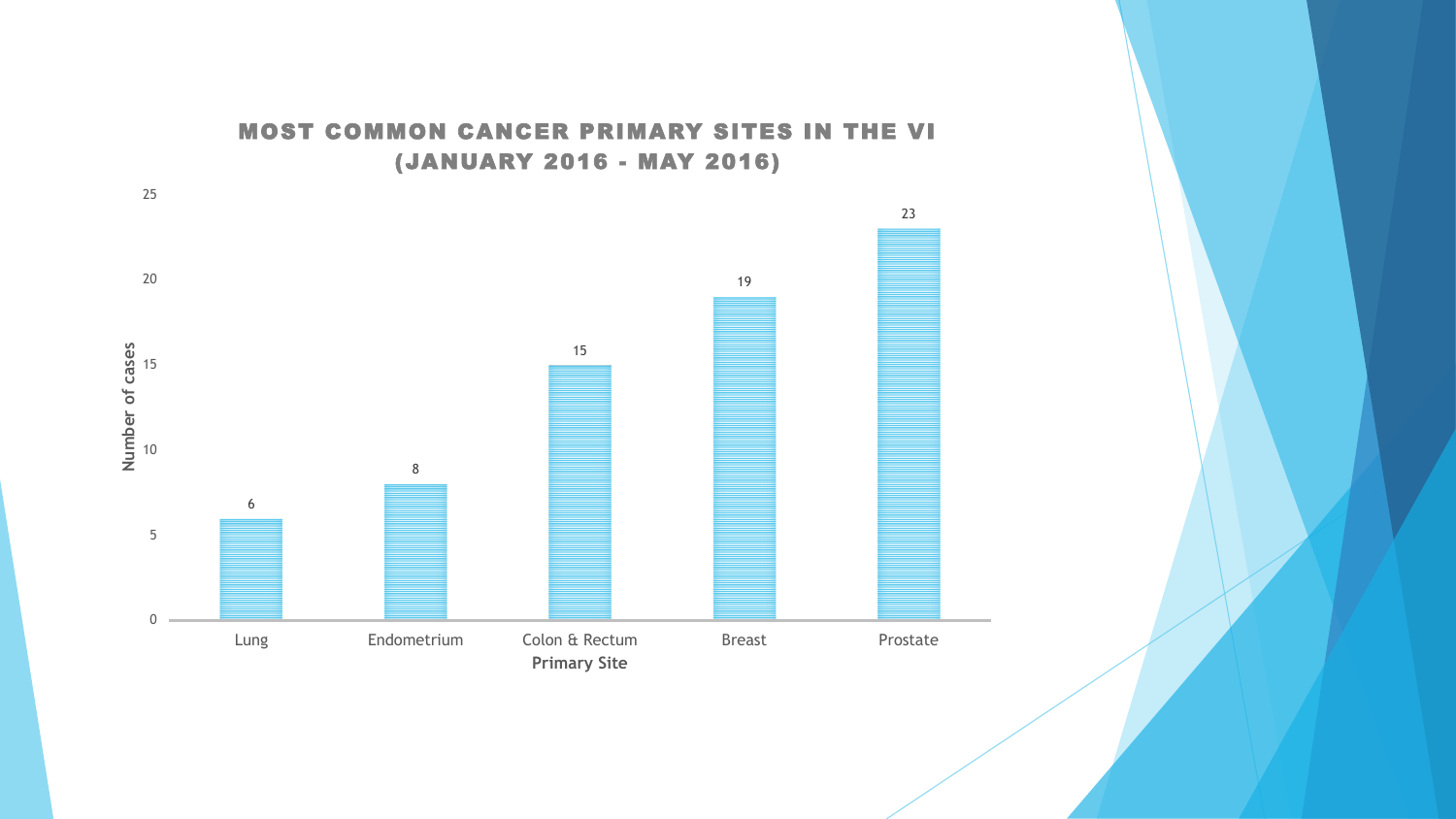# Information retrieved from collected data

- ▶ 31.2% of identified cases have medical hx of hypertension
- 9% of identified cases have medical hx of diabetes
- Insurance Status:
	- $\blacktriangleright$  49/109 Medicare pts
	- ▶ 26/109 Unknown insurance status
	- ▶ 20/109 Private (PPO) insurance
	- $\blacktriangleright$  11/109 Medicaid pts
	- $\triangleright$  03/109 Non insured
- ▶ 5 cases are from non-VI residents
- 29 cases from St. Croix
- <6 cases from St. John
- 65 cases from St. Thomas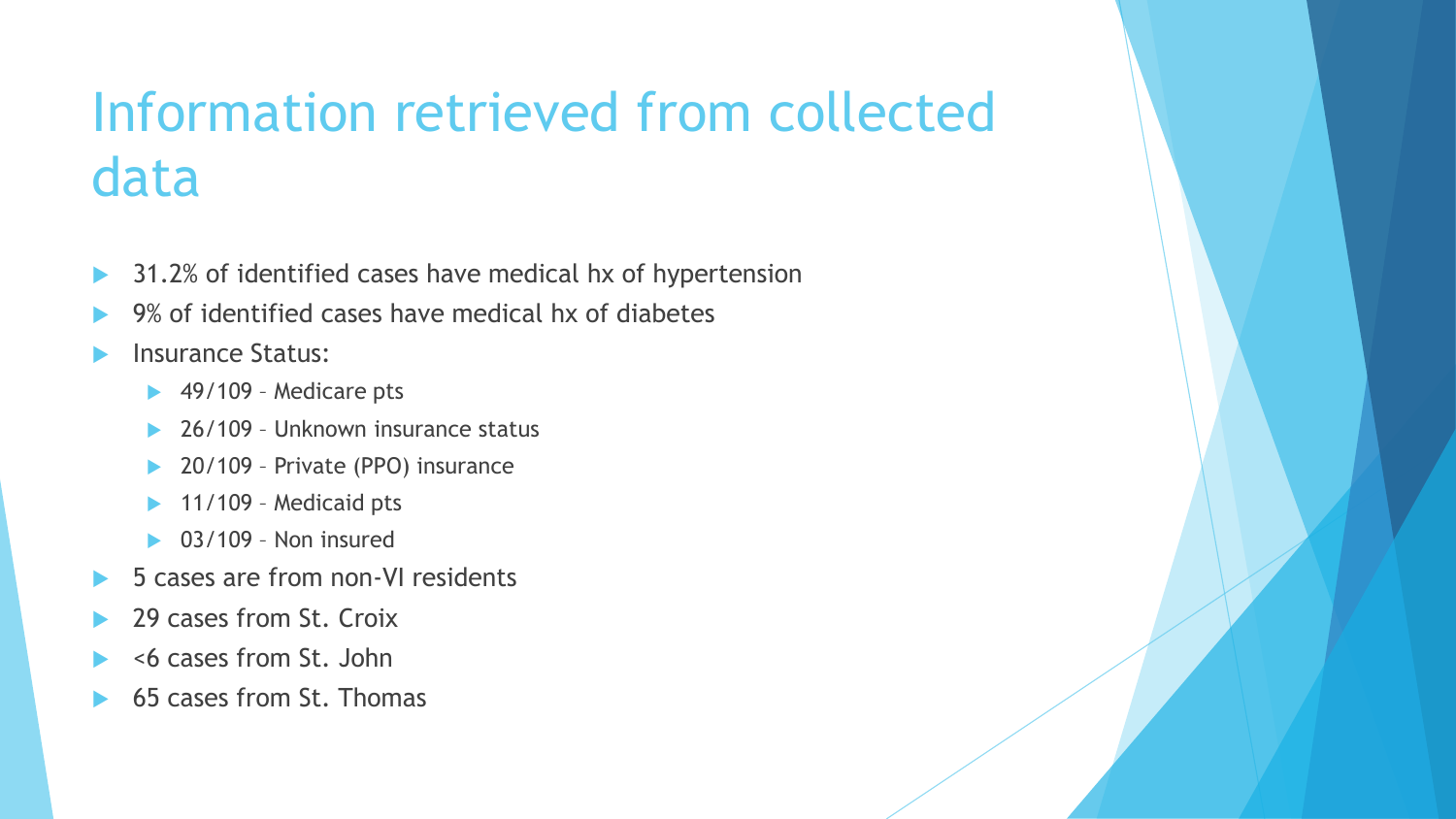# VICCR Advisory Committee Task!

### TO CREATE A TERRITORIAL COMPREHENSIVE CANCER CONTROL PLAN!!!

#### According to the CDC:

- Comprehensive cancer control (CCC) plans identify how an organization or coalition addresses the burden of cancer in its geographic area. The plans are specific to each region and based on data collected about people living there. They take the strategies that have worked, either in that region or in a similar place, and make them into a blueprint for action.
- $\bullet$  Plans are typically renewed every five years. During the fifth year, the plans are revised using different criteria.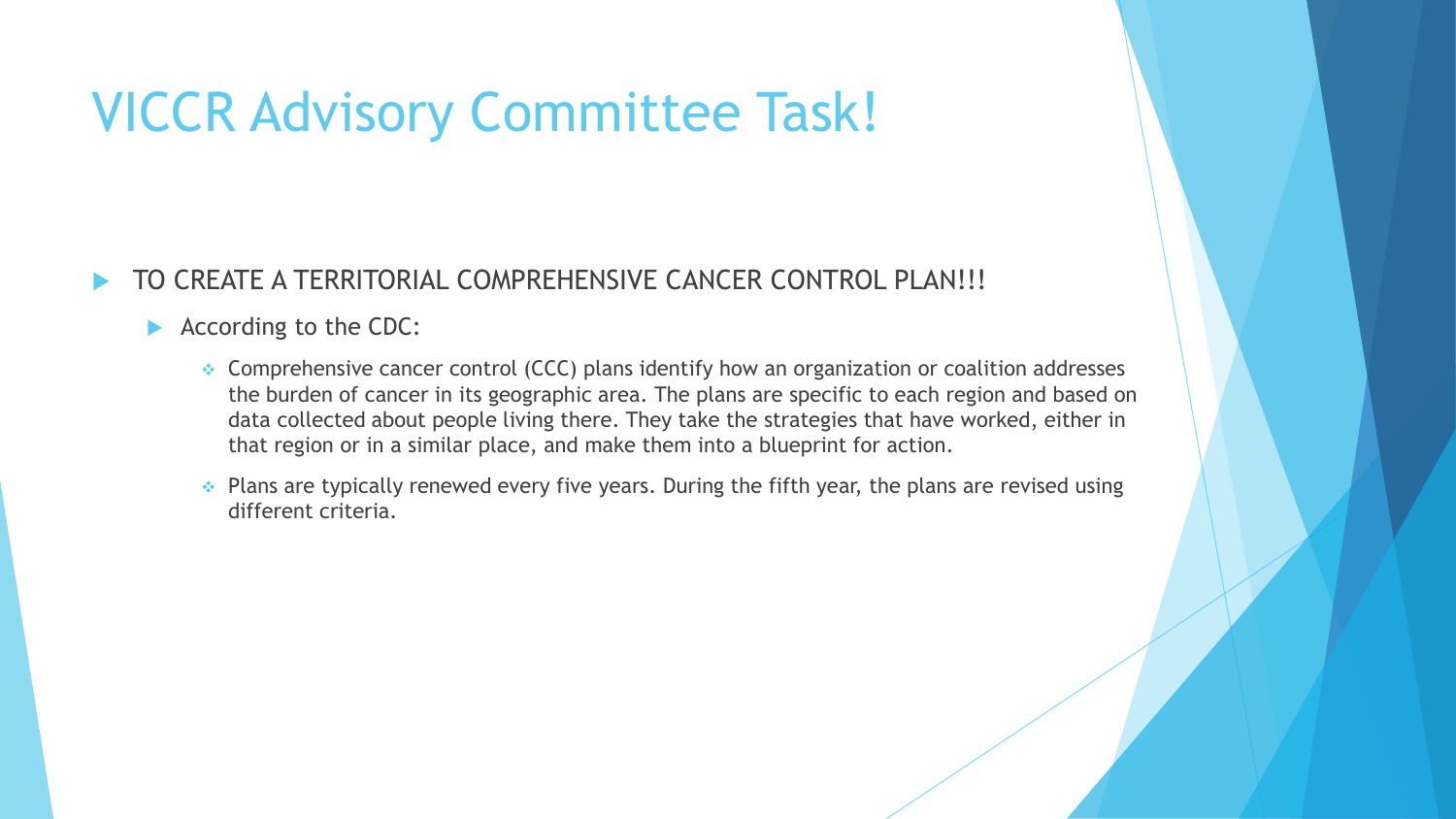# **VICCR Advisory Committee Task!**

#### **States**

- Alabama A [PDF-10.5MB]
- Alaska A [PDF-5.9MB]
- Arizona A [PDF-10.8MB]
- Arkansas A [PDF-5.7MB]
- California A [PDF-2.1MB]
- Colorado A [PDF-2.8MB]
- Connecticut <sup>[2]</sup> [PDF-3.7MB]
- Delaware A [PDF-4MB]
- District of Columbia [A] [PDF-3.4MB]
- **Florida** <sup>[2]</sup> [PDF-5.7MB]
- Georgia A [PDF-718KB]
- Hawaii A [PDF-6.4MB]
- · Idaho A [PDF-883KB]
- Illinois A [PDF-1.4MB]
- Indiana A [PDF-3.5MB]
- $\bullet$  lowa  $\overline{R}$  [PDF-1.9MB]
- Kansas A [PDF-8.9MB]
- Kentucky A [PDF-993KB]
- Louisiana A [PDF-910KB]
- Maine A [PDF-2.7MB]
- Maryland A [PDF-916KB]
- Massachusetts A [PDF-755KB]
- Michigan A [PDF-3MB]
- Minnesota A [PDF-888KB]
- Mississippi A [PDF-1.3MB]
- Missouri A [PDF-3.7MB]
- Montana A [PDF-11.7MB]
- Nebraska A [PDF-1.6MB]
- Nevada A [PDF-4.2MB]
- New Hampshire A [PDF-1.9MB]
- New Jersey [A] [PDF-8.3MB]
- New Mexico A [PDF-2.7MB]
- New York [4] [PDF-995KB]
- North Carolina A [PDF-7MB]
- North Dakota A [PDF-2.4MB]
- Ohio A [PDF-1.3MB]
- Oklahoma A [PDF-6MB]
- Oregon A [PDF-1.5MB]
- Pennsylvania A [PDF-1.9MB]
- Rhode Island A [PDF-1MB]
- South Carolina [C] [PDF-15.8MB]
- South Dakota A [PDF-513KB]
- Tennessee A [PDF-2MB]
- $\bullet$  Texas  $\overline{V}$  [PDF-2.3MB]
- Utah A [PDF-3MB]
- Vermont A [PDF-2.4MB]
- Virginia A [PDF-7MB]
- Washington A [PDF-4MB]
- West Virginia A [PDF-6MB]
- Wisconsin A [PDF-2.4MB]
- Wyoming A [PDF-1.4MB]

#### U.S. Territories/Pacific Island Jurisdictions

• Pacific Region A [PDF-613KB]

A regional plan developed by the Cancer Council of the Pacific Islands. For separate jurisdiction plans, please visit-

- o American Samoa A [PDF-2MB]
- o Commonwealth of Northern Mariana Islands [4] [PDF-38.4MB]
- o Federated States of Micronesia [A] [PDF-2.9MB]
- o Guam 人 [PDF-6MB]
- o Republic of the Marshall Islands [A] [PDF-2.1MB]
- o Republic of Palau A [PDF-1MB]
- Puerto Rico A [PDF-14.6MB]
- U.S. Virgin Islands SOON COME! **Tribes/Tribal Organizations**
- Alaska Native Tribal Health Consortium [4] [PDF-3.3MB] Cherokee Nation A [PDF-4.5MB] **V** Fond du Lac Reservation TA [PDF-27.7MB] Northern Plains Tribal Chairmen's Health Board [A] [PDF-5.4MB] Northwest Portland Area Indian Health Board [A] [PDF-1.1MB] South Puget Intertribal Planning Agency [A] [PDF-6.1MB] Tohono O'Odham Nation A [PDF-17.6MB]